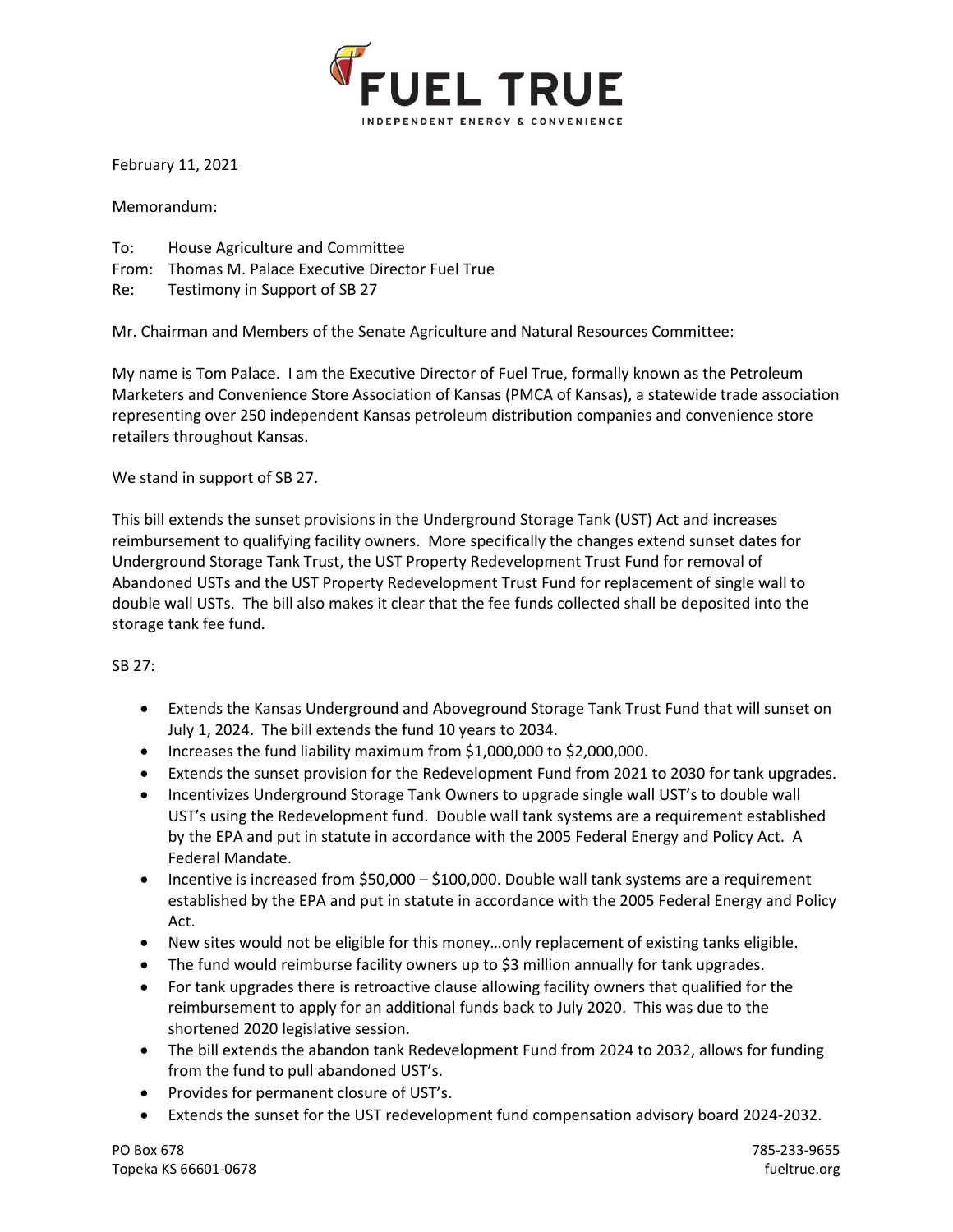

## **Funding for the UST/AST Trust Fund**

- The Trust Funds are financed from a \$.01 fee placed on each gallon of petroleum (except aviation fuel) product manufactured in or imported into the state. The fee goes on and off based on the amount held in the trust fund. The fee is currently in place.
- The Storage Tank Fee Fund subsidizes KDHE's administration of the UST/AST program, which provides immense resources and services back to the industry from fees collected from the industry. Moneys from the fund are used to conduct outreach and education, aid in compliance with state and federal laws, and improve data management systems. The proposed change to fee allocation directly into the fund will ensure that KDHE is sufficiently equipped to maintain and improve these services directly benefitting UST and AST owners.
- The number of existing and potential sites in the KDHE storage tank programs are evaluated regularly to ensure current and future spending is available to meet KDHE's regulatory mandates.
- The sunset date in this statute has been extended in previous Statute amendments, including 2001 and 2012. KDHE can confidently predict a need to extend the program through at least 2034.
- A higher maximum cap for reimbursement of clean-up costs is needed because the installation, implementation and maintenance of remedial systems cost significantly more than it did 20 years ago.
- Sites which were easier to clean up have been addressed. Of the sites that remain, much of the soil and groundwater contamination is in complex geology, which increases the overall cost of a site cleanup.
- The current number of sites that will be affected by the \$1M increase is less than 10.

## **Information About the UST/AST Program**

The proposed amendments to the Storage Tank Act extend the life of the underground and aboveground funds. The UST fund was developed to satisfy the pollution liability insurance requirements established by the federal Environmental Protection Agency (EPA) regulations affecting underground storage tanks (USTs). The provisions for the third-party insurance coverage were assigned to a program within the Insurance Department. The act was amended in 1992 to include a reimbursement fund for aboveground tanks.

In addition to satisfying insurance requirements, the funds provide real financial relief to owners of petroleum tanks for the cost of corrective action at their facilities. The funds reimburse applicants for approved costs of remedial action after payment of the appropriate deductible. Without this mechanism to comply with the insurance requirements, many UST owners would be forced out of business.

Since the inception of the fund, owners of 1,115 petroleum storage tank facilities have participated in the underground and aboveground trust fund. An average of 25 new facilities apply for assistance each year. Currently, many of the facility owners continue to rely on these reimbursement funds to pay for ongoing cleanups.

PO Box 678 785-233-9655 The programs operate within the established funding mechanism and have facilitated a good working relationship between the state regulatory agency and the petroleum marketers. The programs have